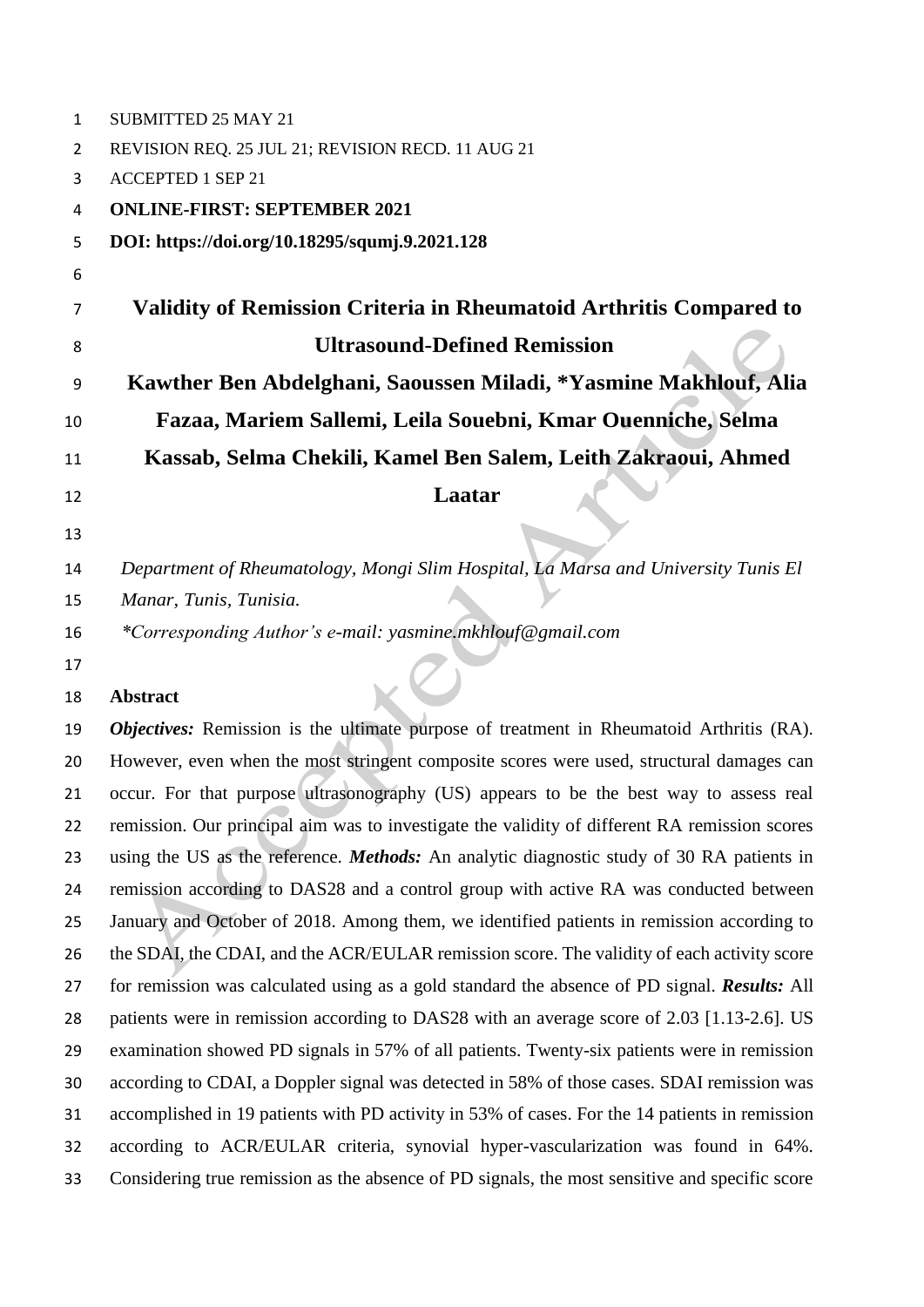| 34 | was DAS28 (93% and 68% respectively). <i>Conclusion:</i> Considering remission in RA as the |
|----|---------------------------------------------------------------------------------------------|
| 35 | absence of vascularized synovitis, the DAS28 was the most sensitive and the most specific   |
| 36 | score.                                                                                      |
| 37 | <b>Keywords:</b> Rheumatoid Arthritis, remission, ultrasonography, validity                 |
| 38 |                                                                                             |
| 39 | <b>Advances in knowledge</b>                                                                |
| 40 | Recent strategies have increased the potential to achieve low disease activity and          |
| 41 | remission thanks to "Treat-To-Target" and "Treat to Budget" strategies.                     |
| 42 | Various composite outcome measures exist but structural damage occurs even when the         |
| 43 | most stringent ones are used.                                                               |
| 44 | <b>Application to patient care</b>                                                          |
| 45 | Considering true remission the absence of PD signal, it is important to assess the validity |
| 46 | of each disease activity score in obtaining remission.                                      |
| 47 | DAS28 score seems the most valid score to assess remission when the absence of PD           |
| 48 | signal is taken as reference.                                                               |
| 49 |                                                                                             |
| 50 | <b>Introduction</b>                                                                         |

 Achieving remission is the ultimate goal of treatment in Rheumatoid Arthritis (RA). In the past few decades, new therapeutic modalities and recent strategies have increased the potential to achieve low disease activity and remission by halting the inflammatory process. Indeed, a specific strategy of treating early RA adapted to each patient and including close follow-ups aiming for less disease activity and lower cost, called ''Treat-To-Target'' and "Treat-to-56 Budget" are now being implemented.<sup>1</sup> However, the concept of remission is complex as there 57 is no consensual definition.<sup>2</sup> Taking into account clinical and biological criteria, several composite scores are available in daily practice. However, even when the most stringent ones are used, structural damage occurs. This is explained by the fact that some patients in clinical remission do not have an absence of disease activity, but rather exhibit a low level of inflammation that is not always easily detectable by clinical examination or reflected in laboratory results. The DAS 28 (Disease Activity Score 28 joints) is the most calculated score used in daily practice. This composite score includes objective, subjective and biological data. Other scores exist but are less used: the SDAI (Simple Disease Activity Index), the CDAI (Clinical Disease Activity Index), and the Boolean ACR/EULAR remission criteria. All these composite indices differ when considering remission according to the cut-off used. Indeed, in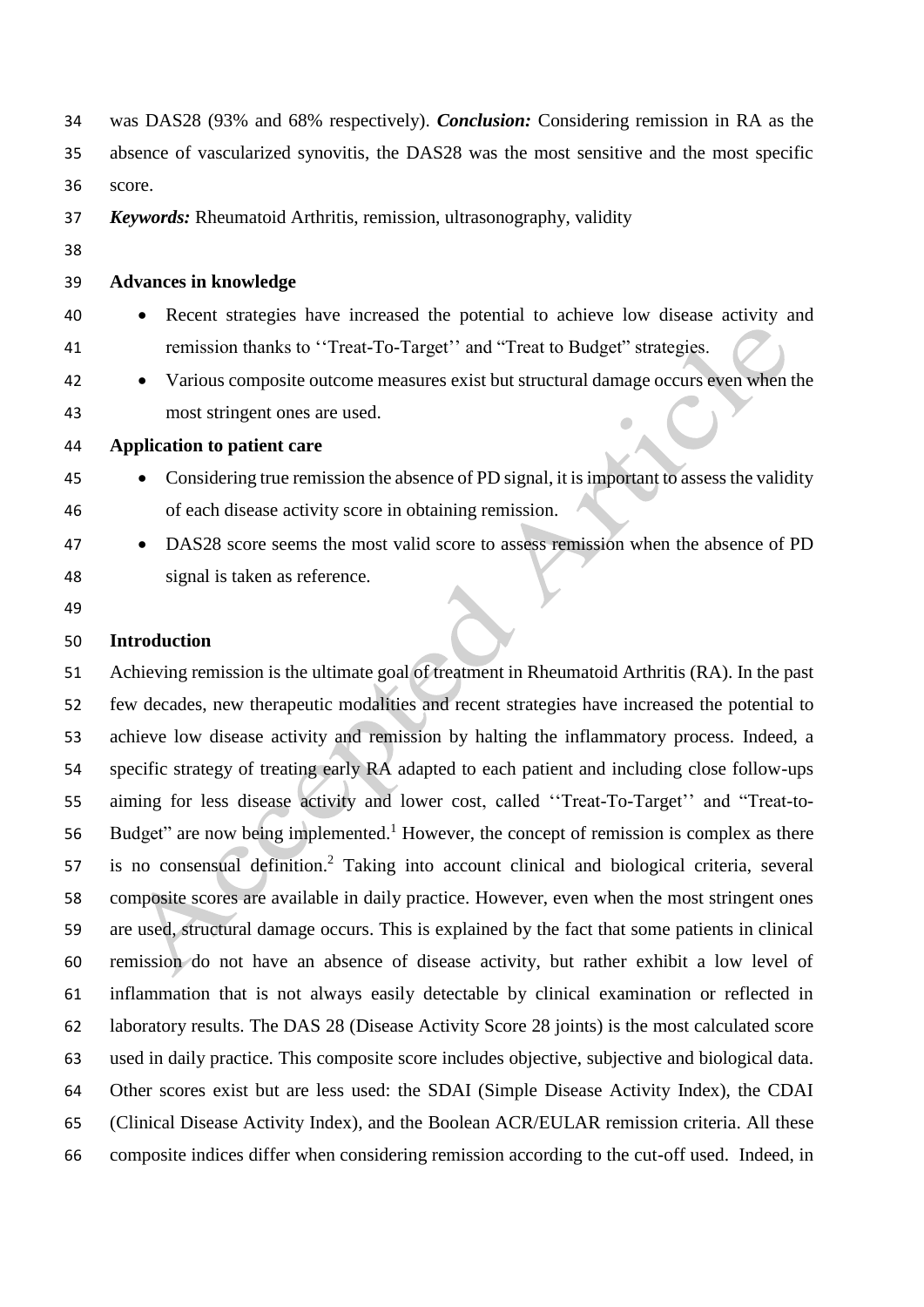the same group of RA patients, the number of those in remission according to DAS28 was 68 higher compared to other remission scores such as SDAI.<sup>3,4</sup> Thus, DAS28 may not be considered as the most suitable to diagnose remission.

 Thanks to the recent technical advances, musculoskeletal ultrasound of the joints is now playing an increasingly important role in the quantification of synovitis and provides us with important 73 information for the diagnosis, the monitoring, and the management of  $RA$ <sup>5</sup>. The integration of this tool as an extension to clinical and biological data may be interesting to assess remission.<sup>6</sup> In that regard, we conducted the present study to investigate the validity of different RA disease activity scores to assess remission using the US as the reference.

#### **Methods**

### *Study design*

 This is an analytic, diagnostic monocentric study carried out in our Rheumatology department (Mongi Slim Hospital- Tunis- Tunisia) for ten months.

## *Patients and controls*

 Thirty patients with established RA, meeting the criteria of ACR 1987 and in remission 85 according to the EULAR definition (DAS28  $\leq$ 2.6) were included.<sup>7</sup> Inclusion criteria were RA evolving for more than six months, age at the time of diagnosis greater than 16 years, and the 87 state of remission (DAS28≤2.6) diagnosed for at least 3 months. Exclusion criteria were: Patients who had a therapeutic adjustment, a flare disease, or a joint steroid injection three months prior to the study date. A control group (active-RA group) was considered to compare the validity of the various criteria for remission. It encompasses 37 patients with active 91 established RA (DAS28  $>$  3.2).

Written consent was obtained from the participants. This study was conducted in accordance

with the ethical principles of the declaration of Helsinki and approved by the Human

Research Ethics Committee at Mongi Slim Hospital.

#### *Data collected*

 At inclusion, clinical data were recorded including the age of onset of the disease, the duration of the morning stiffness, the number of night awakenings, visual analogic scale (VAS) of pain, patient and physician global assessment (GPA and PhGA). The tender and swollen joints count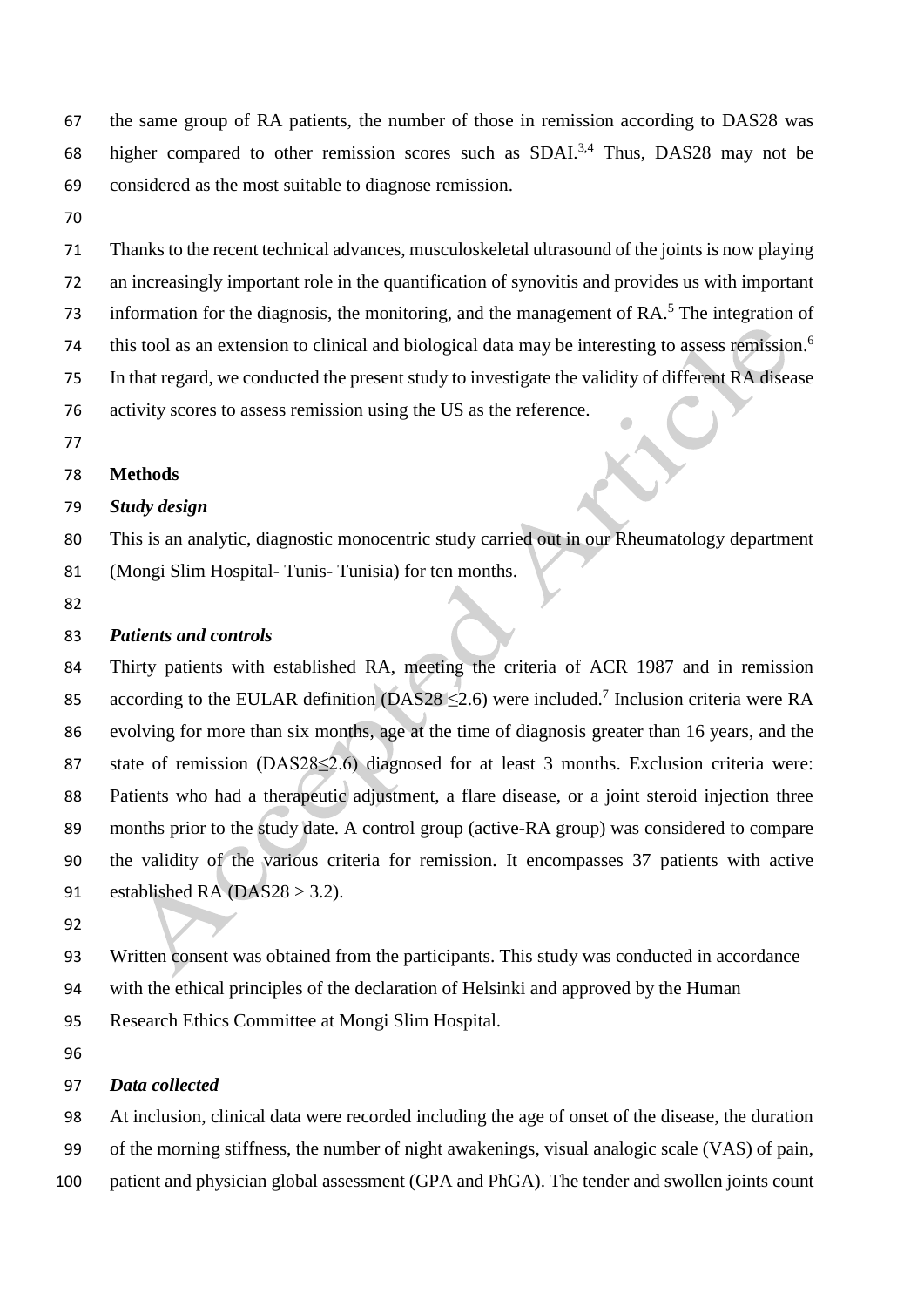(TJC and SJC) over 66 joints were assessed by the same physician who performed the investigation.

 Laboratory markers including C-reactive protein (CRP) and Erythrocyte sedimentation rate (ESR) levels were performed the same day. Immunologic assessment of Rheumatoid Factor (RF), the anti-citrullinated peptide antibodies (anti-CCP), and the anti-nuclear antibodies (ANA) was collected from the recorded data. The functional impact of the disease was assessed using the Health Assessment Questionnaire (HAQ).

### *Remission definitions*

DAS28 is a composite RA activity score including TJC, SJC, GPA as well as the levels of ESR

112 and CRP [7]. EULAR cut-off for disease activity was used, the study group had a DAS28  $\leq$ 2.6,

113 and the control group a  $DAS28 > 3.2$ .

 Other established scores considered in our study were: the SDAI (Simple Disease Activity Index), the CDAI (Clinical Disease Activity Index), and the Boolean ACR/EULAR remission 117 criteria. $8-10$ 

 The CDAI includes only clinical parameters: TJC, SJC, GPA, and PhGA. The SDAI includes all the latter plus the CRP levels. Remission cut-offs considered were: CDAI≤ 2.8 or SDAI≤ 3.3 or the Boolean ACR/EULAR remission criteria including TJC≤ 1, SJC≤ 1, CRP≤ 10mg/l, 122 and GPA $\leq 10$ .<sup>11</sup>

## *Ultrasound assessment*

 The US of the hands and the wrists was performed for each patient with a delay not exceeding 30 minutes after the clinical examination and the biological sampling. The US examination was performed by a rheumatologist expert in the musculoskeletal US with at least 10 years of experience. The operator was blinded to the study group and all other study findings. The equipment used was Esaote MyLAb 60 with a 6-18 MHz linear array probe. When using Power Doppler (PD), the pulse repetition frequency was adjusted at 500-750 Hz and the receiver gain was adjusted to eliminate the artifact.

 Overall, 22 joints were scanned per patient: wrists, metacarpophalangeal joints (MCP), and proximal interphalangeal joints (PIP) bilaterally. Wrists and MCP were studied on the dorsal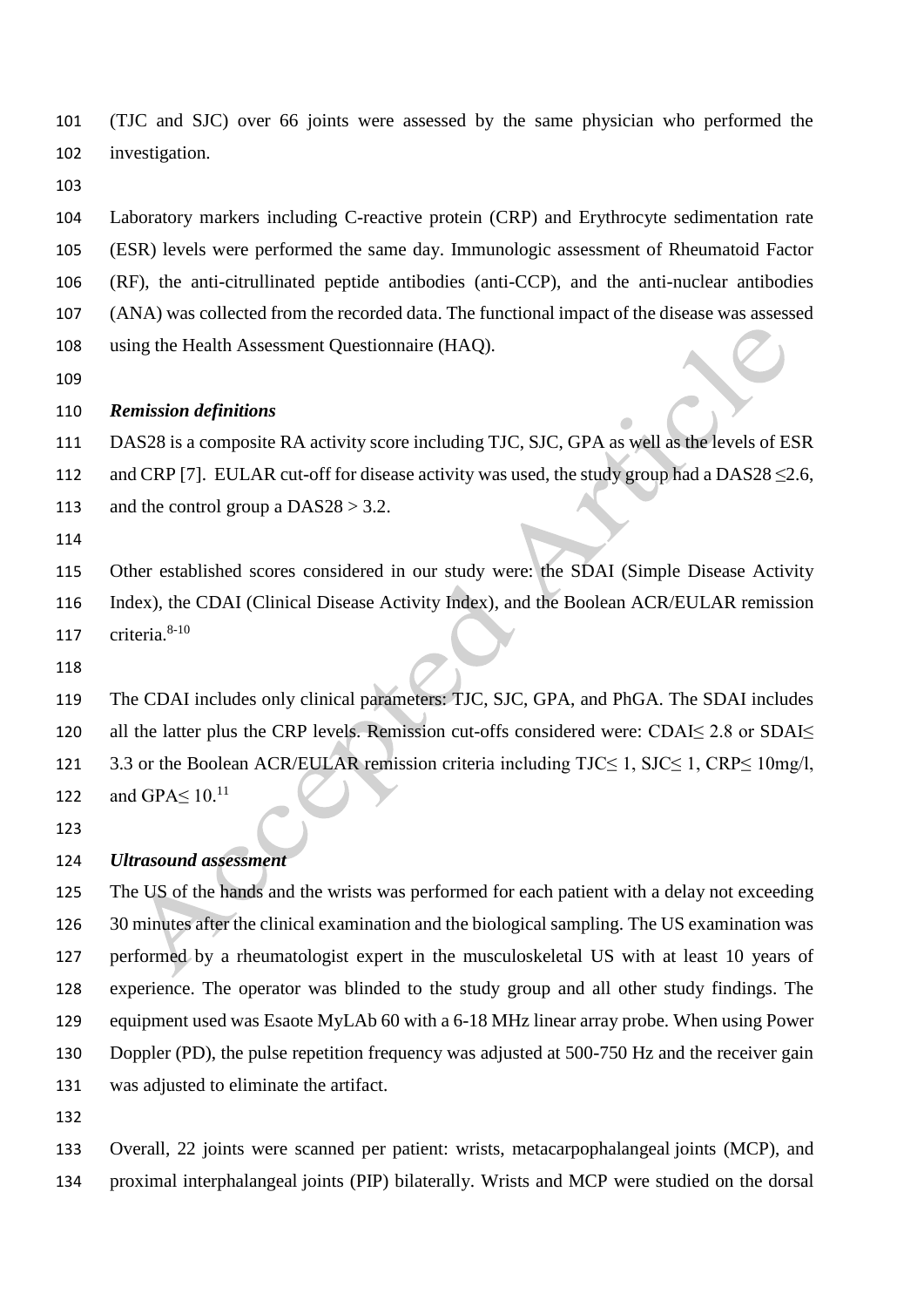- side and PIP on their palmar side. The semi-quantitative scale of Szkudlarek was used in Grey-
- 136 scale (GS) imaging evaluation for synovial hypertrophy (SH) and in Power Doppler (PD).<sup>11</sup>
- 

 The sum of grades obtained for each joint and each US mode was established such it was ranging from 0 to 66 for GS and DP.

We choose to not include ultrasound detection of erosions in this study as erosions primarily

reflect cumulative lesions related to previous history rather than ongoing inflammation.

## *Validity of various remission scores*

 In order to study the validity of the various criteria, we considered the absence of Doppler signal on the US as the gold standard to define US remission. Sensitivity, specificity, positive (VPP), and negative predictive values (VPN) were calculated and compared between the different remission scores using US remission as reference. Considering US remission, a new threshold for quantitative scores (DAS28, CDAI, SDAI) was assessed using ROC curves. Then, the validity of each score was calculated using new values.

## *Concordance between remission scores*

 We assessed the concordance between DAS28 and the other RA activity assessment scores (CDAI, SDAI, ACR/EULAR remission) based on the kappa coefficient using US assessment as reference.

# *Statistical analyses*

 The data was transcribed using Excel and analyzed using the SPSS version 12.0 for Windows. We calculated simple frequencies and relative frequencies (percentages) for qualitative variables. We calculated averages, standard deviations and determined the extent (extreme values - minimum and maximum) for quantitative variables. Comparisons of two independent series averages were made using the Mann and Whitney non-parametric test. The independent series percentage comparisons were made by Pearson's Chi-2 test. Comparisons of two percentages on paired series were made by the Mac Nemar test. The links between the two quantitative variables were studied by spearman's rank correlation coefficient. The differences 166 were found to be significant for a coefficient of meaning  $p<0.05$ . The agreement between two qualitative variables was measured by Cohen's Kappa coefficient. The thresholds for interpreting the kappa coefficient according to Landis and Koch were as follow k of 0–0.20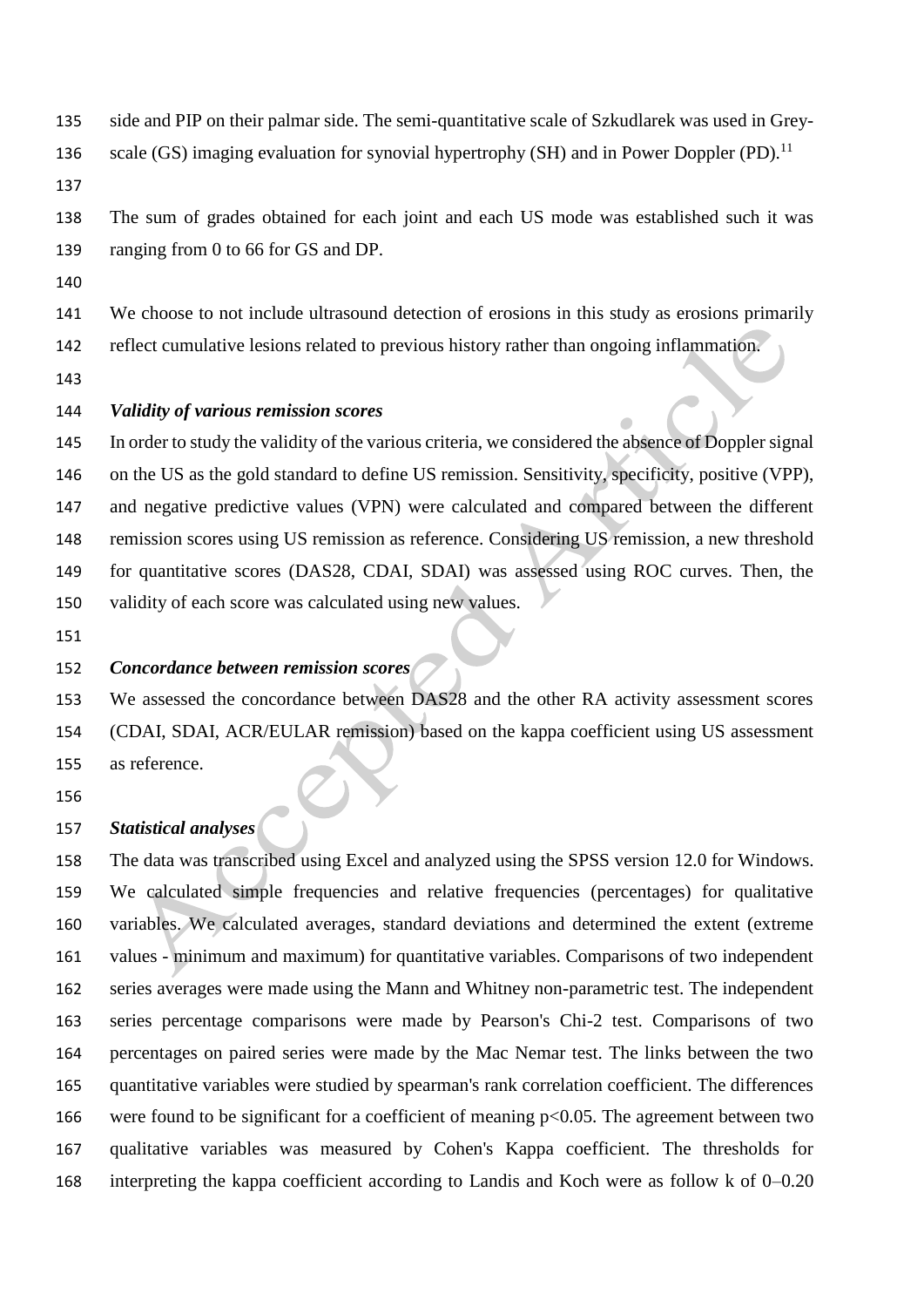were considered poor, 0.20–0.40 fair, 0.40–0.60 moderate, 0.60–0.80 good, and 0.80–1 excellent.

## **Results**

Overall, 67 patients with RA were included in the study. The study group (30 patients) were

in remission according to DAS28 for a mean period of 16 months [3-72 months]. Half

patients (50%) were under corticosteroids with an average dosage of 3.75 mg/day [5-10

- mg/day]. Conventional disease-modifying anti-rheumatic drugs were prescribed alone in 80%
- and biotherapies in 20% of patients. The study group and the control group were comparable

for demographic data. In the study group, rheumatoid factor and Anti-cyclic citrullinated

peptide antibodies positivity were found in 60% and 66% of patients respectively. Antinuclear

antibodies were available in 23 patients and positive in 10% of them with a mean titer of

- 1/160 [1/80-1/320].
- 

In the active RA group (37 patients), Rheumatoid factor and Anti-cyclic citrullinated

peptide antibodies positivity were positive in 79,8% and 73,6% of patients respectively.

Antinuclear antibodies were positive in 6% of cases.

The comparison of different parameters between both groups was summarized in Table 1.

- 
- *Ultrasonographic findings*
- *Study group*

Among the 660 joints studied, SH was detected in 14% of joints and PD signals in 7% of them.

 The most affected joints were the wrists. When considering the patient scale, synovitis was present in 80% of patients and PD in 57% of them (Figure 1).

- 
- *Active RA group:*

 Among the 814 joints studied in US, SH was found in 44%, and PD in 36% of joints with a predilection for the wrists. Considering the patient scale, all of them had SH with at least one vascularized joint.

When comparing the two groups, a significant difference was noted both in GS and PD mode.

A grade 0 was more frequent in the study group and a grade 3 was more frequent in the active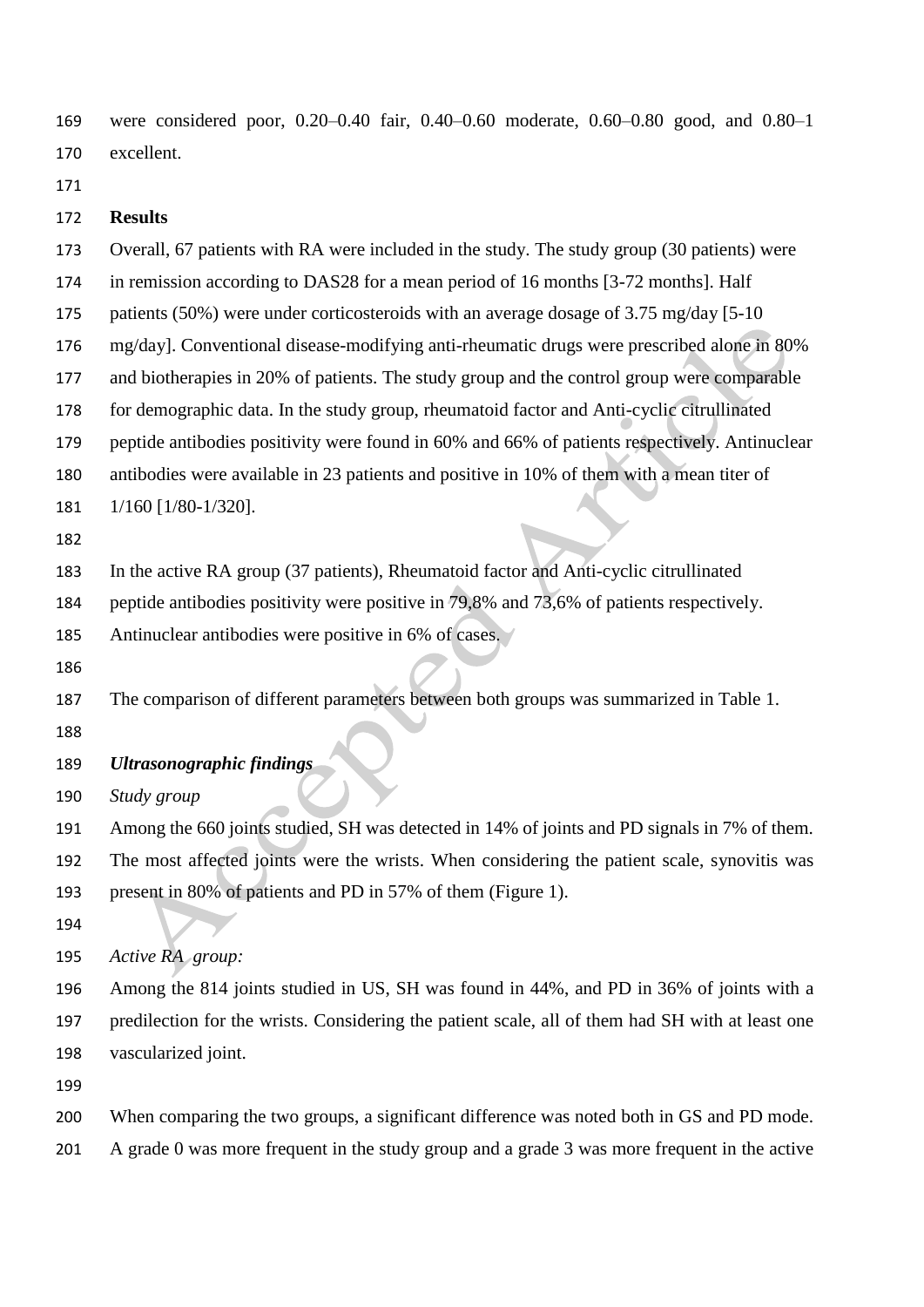RA group in both modes. The Comparison of US grades between the two groups is represented in Table 2.

## *Validity of the different disease activity scores*

- We assessed the validity of different remission criteria by considering as gold standard the absence of any Doppler signals on ultrasound to define "real remission".
- 
- The absence of Doppler signals was found in 13 patients in remission and in one patient in the active-RA group. The DAS28 was the most sensitive (93%) and the most specific (68%). The validity of the different disease activity scores was resumed in Table 3. When considering the state of "real remission", the thresholds that corresponded to the best couple sensitivity- specificity were 3.2 for DAS28, 8 for CDAI and 6.5 for SDAI. The validity of each score using new limits according to ROC curves was represented in Table 4.
- 

# *Correlation between the different disease activity scores and Ultrasonographic findings in*

*the study group*

 In GS, synovitis was detected in 80%, 81%, 79%, and 78% using DAS28, CDAI, SDAI, and ACR/EULAR remission criteria respectively. In PD, vascularized synovitis was present in 57%, 58%, 53%, and 64% considering remission in DAS28, CDAI, SDAI, and ACR/EULAR remission criteria respectively. There was no significant correlation between any remission criteria used and US findings either in GS or in PD (Table 5).

# *Concordance of the different RA activity scores for the assessment of remission*

- Among patients in remission according to DAS28, twenty-six patients (87%) were in remission according to CDAI, nineteen patients (63%) were in remission according to SDAI and fourteen (47%) were in remission according to ACR/EULAR criteria. The agreement between DAS28 228 remission and CDAI was excellent  $(k=0.88)$ , it was good between DAS28 and SDAI  $(k=0.66)$ 229 and medium between DAS28 and ACR/EULAR remission criteria  $(k=0.47)$ .
- 

## **Discussion**

- To our knowledge, this is the first study that investigated the validity of four different clinical
- remission scores in RA patients using the US remission as a gold standard.
-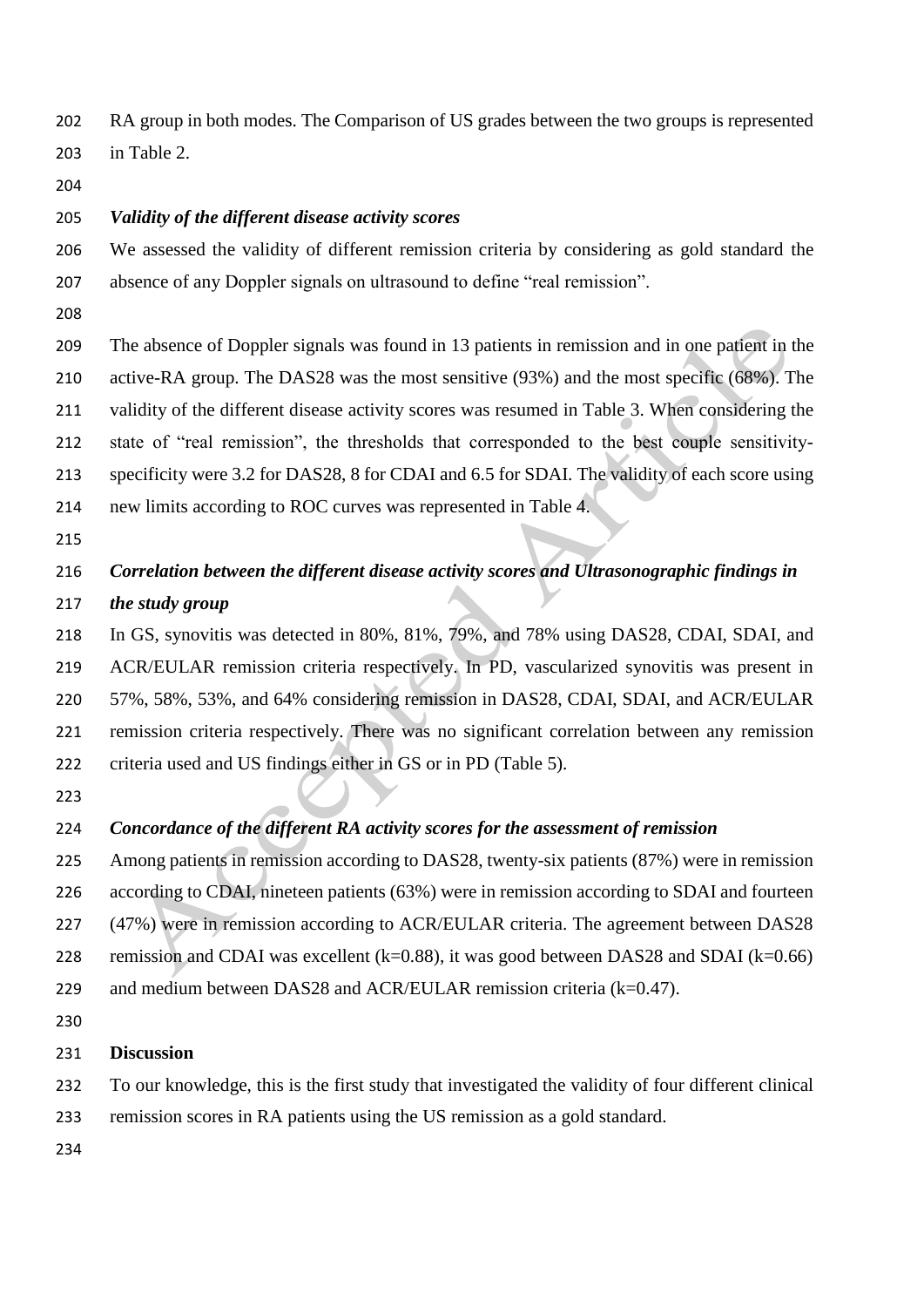In our study, DAS28 was the most sensitive score (93%), followed by SDAI (78%), CDAI (64%) and ACR/EULAR remission (36%). The DAS28 was also the most specific (68%), followed by CDAI (65%), then SDAI (63%) and finally ACR/EULAR criteria (59%). In previous studies, only one study assessed the validity of SDAI in RA patients compared to the US. In that study, Balsa et al showed that, when the cut-off was set to 5, the sensitivity of SDAI 240 was 65.5% and the specificity was 55%  $^{12}$ . The specificity of this score was 74.4% when the 241 cut-off was set to 3.3.<sup>12</sup> The authors concluded that an SDAI  $\leq$  3.3 seemed to be a more specific criterion of true remission aimed by the different therapeutic strategies than DAS28. Indeed, when the DAS28 score was used, a patient could be diagnosed in remission even when he has up to five swollen joints. However, the definition is more stringent with SDAI allowing the existence of either two painful or swollen joints, or one painful joint and one swollen joint.<sup>13</sup>

 However, based on our results, we concluded that the DAS28 was more specific than the SDAI and therefore even better adopted to assess true remission. Interestingly, CDAI; which includes only clinical parameters; was found to be more specific than SDAI to assess remission. We did not found any previous study encompassing these findings.

 Among the multitude of definitions and scores proposed to assess remission, we based our study 253 on four of them, which can be easily used in daily practice. DAS28  $\leq$  2.6 was the inclusion criteria since it is the most used in daily practice. The concordance between the different RA remission scores compared with the DAS28 was excellent (0.88) for CDAI, good (0.66) for SDAI and medium (0.47) for ACR/EULAR remission. In the study of Hmamouchi et al, the agreement of the different scores calculated for patients in remission in the French cohort ESPOIR was medium between DAS28 and SDAI remission (0.54) and poor between DAS28 259 and ACR/EULAR remission  $(0.44)$ .<sup>14</sup> In another study by Chandrashekara et al including 100 260 RA patients in remission, no agreement between DAS28 and ACR/EULAR was found  $(r = -1)$ 261 0.16).<sup>15</sup> An overall good agreement between the different scores was noted in our study, the differences with other studies could be related to patient selection.

 There is no consensus on the number of joints and sites to assess by the US to evaluate RA activity. Many scores have been proposed in order to evaluate remission by the US. Taking into account the conclusions of the various authors, we evaluated in our work 22 joints: the wrists, the MCP, and the PIP of both hands. In our study, 80 % of patients had synovitis in GS and 57 % had vascularized ones.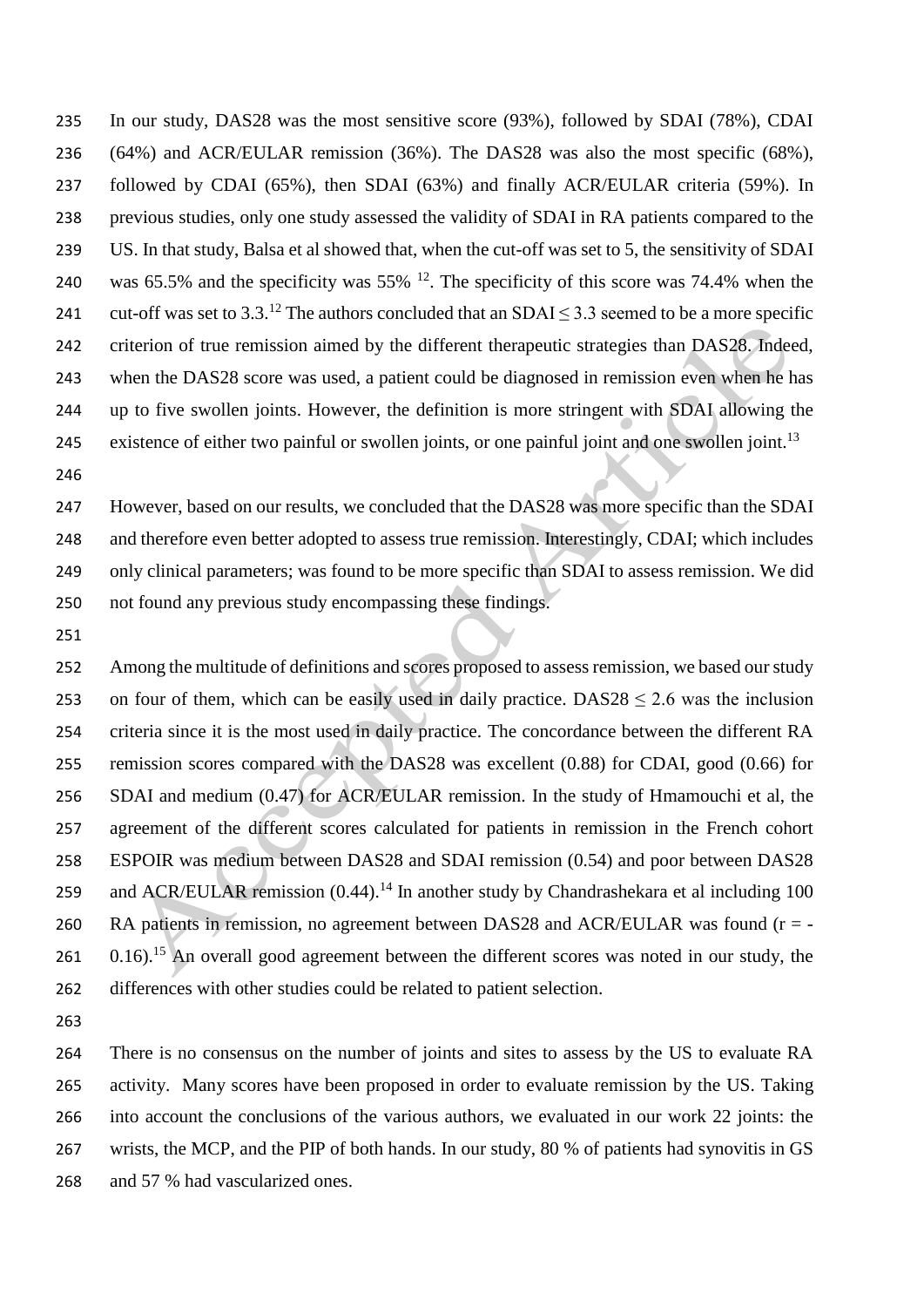A certain heterogeneity was found in published studies, which could be attributed to a different methodology and remission criteria. However, all the studies agreed on the persistence of US activity in patients in remission despite the used score. According to a systematic review by Ben Abdelghani et al including 12 studies of RA in remission, synovitis was detected in 50.7% 274 to 95% in GS, and in 14.7 % to 57.4% in PD.<sup>16</sup> The detection of this synovitis was particularly important as it is this infra clinical activity that was responsible for a low-noise evolution during 276 remission.<sup>17</sup> Not to mention that the US scoring system used was Szkudlarek instead of the EULAR as our study was conducted before the validation of the EULAR score.

 As SH can be seen in many other diseases and even in healthy subjects, we considered the real remission state in our work, the lack of any Doppler signal.

 In our study, no correlation between the DAS28 score and US score was found neither in B mode nor in PD mode. Only one study assessed the link between DAS28 and US scores. 284 According to Balsa et al, a positive correlation was observed between DAS28 and PD ( $r = 0.17$ ;  $p = 0.043$ .<sup>12</sup> The differences between this study and ours are probably due to the used methodologies. First, the number of patients in remission included was different (30 vs 74). Also, inclusion criteria and cut-off values assessing remission were different. Finally, these differences could mainly be due to the number of joints evaluated in US.

 The strength of our study was that we assessed remission scores that are easily used in current practice. Moreover, a control group was included to calculate the validity of the different RA activity scores.

 However, our work suffered from some limitations. The Duration of remission set to 3 months at inclusion may be considered insufficient since we have demonstrated the persistence of US synovitis in these patients. In literature, the minimum duration of remission varied from 3 to 18 297 months.<sup>18</sup> When the remission was prolonged to 6 and 12 months, PD was observed in 47,1% 298 and 12,4% of patients respectively.<sup>19</sup> Another limitation was that the performance of the US examination depended on the technical characteristics of the device but also on the operator. In our study, a single operator performed all the US scanning. It would be interesting to perform the US assessments on 2 separate occasions and having a second sonologist perform the US assessments for a better validity of our results. However, our operator was an expert in the US,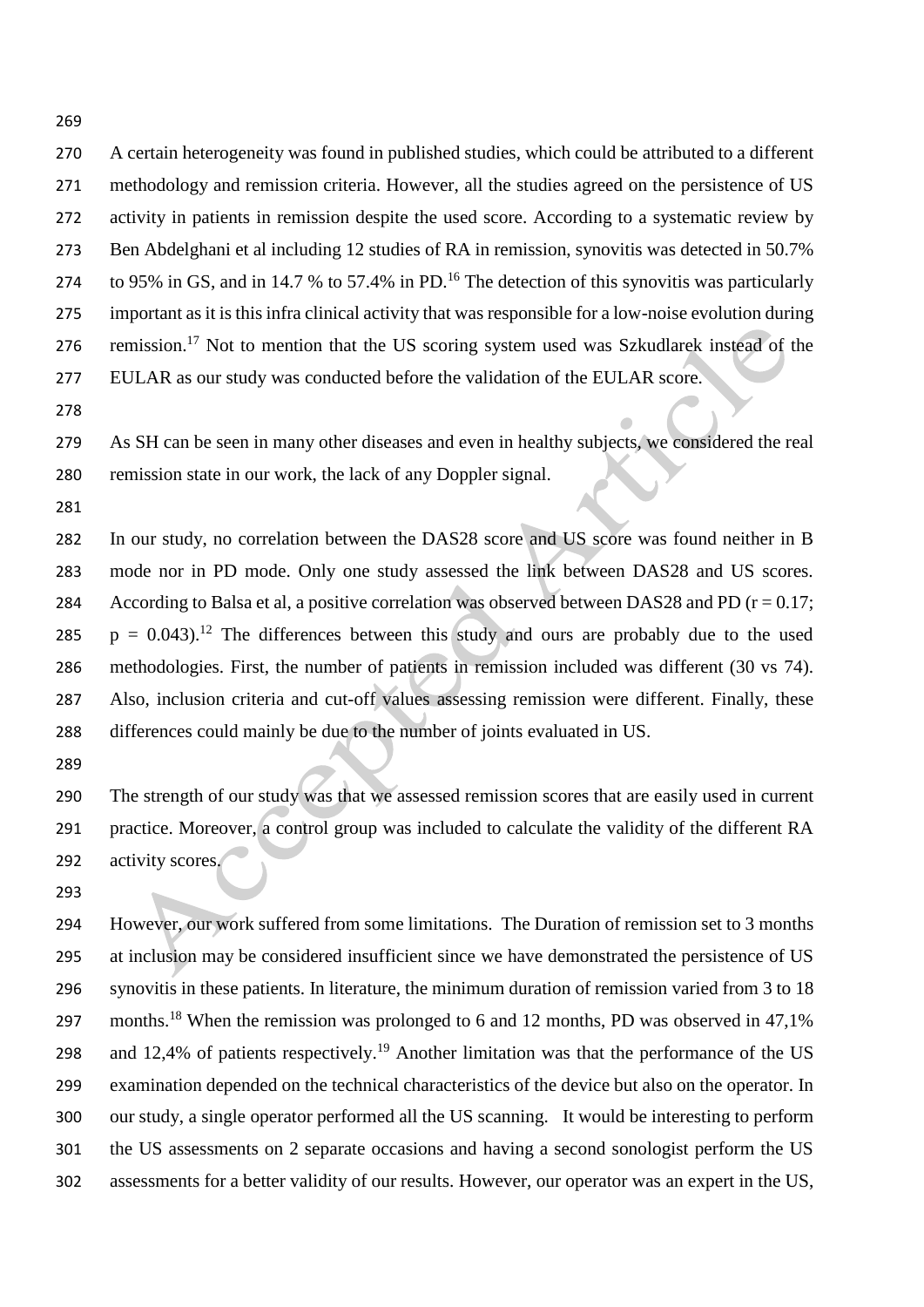and good intra and inter-observer reproducibility of the PD had been confirmed by several studies making its use by a single operator reliable. Another limitation concerns corticosteroids' use in the remission group. However, the majority of them were treated with low dosages (<7.5 mg/day) and were in remission for 16 months. Finally, we had chosen to consider the absence of PD in the US as a state of "real remission".

 Our choice was based on the literature results, which showed the evidence that subclinical disease (persistent PD signal in clinical remission) is predictive of acute flares in RA and even of future structural damage. It is a very stringent criterion. However, this choice could be discussed since, on one hand, there is no clear consensus of the definition of ultrasound remission until now.

 On the other hand, the implementation of the US in everyday practice as well as in follow-up has been reconsidered these last years. Indeed, some authors do not currently support the routine use of US assessment as part of an enhanced Treat-to-Target strategy recommended by 318 EULAR.<sup>20-22</sup> Based on the results of the ARCTIC trial US tight control strategy did not show 319 additional effect compared to the conventional tight control strategy.<sup>22</sup> The results of the TaSER 320 study are in line with these findings. Indeed, aiming a total power Doppler joint count  $\leq 1$  as part of the US Treat-to-target strategy led to more intensive treatment with no better clinical or 322 imaging outcomes when compared to the DAS28-driven strategy (DAS28  $\langle 3.2 \rangle^{23}$  Indeed, raising the level of requirement in treating RA using the US as a reference did not augur well with the Treat to Budget concept. More studies are needed to assess the role of the US in evaluating disease activity and tailoring treatment in patients with RA.<sup>22</sup>

## **Conclusion**

 DAS28 followed by CDAI seemed to be the most specific scores to assess remission in RA since they are the closest to the concept of absence of inflammatory activity compared to other composite scores when considering true remission as the absence of PD signals in the US. We believe that these findings could be the basis for further research with a larger sample to draw effective conclusions.

- 
- 

## **Authors' Contribution**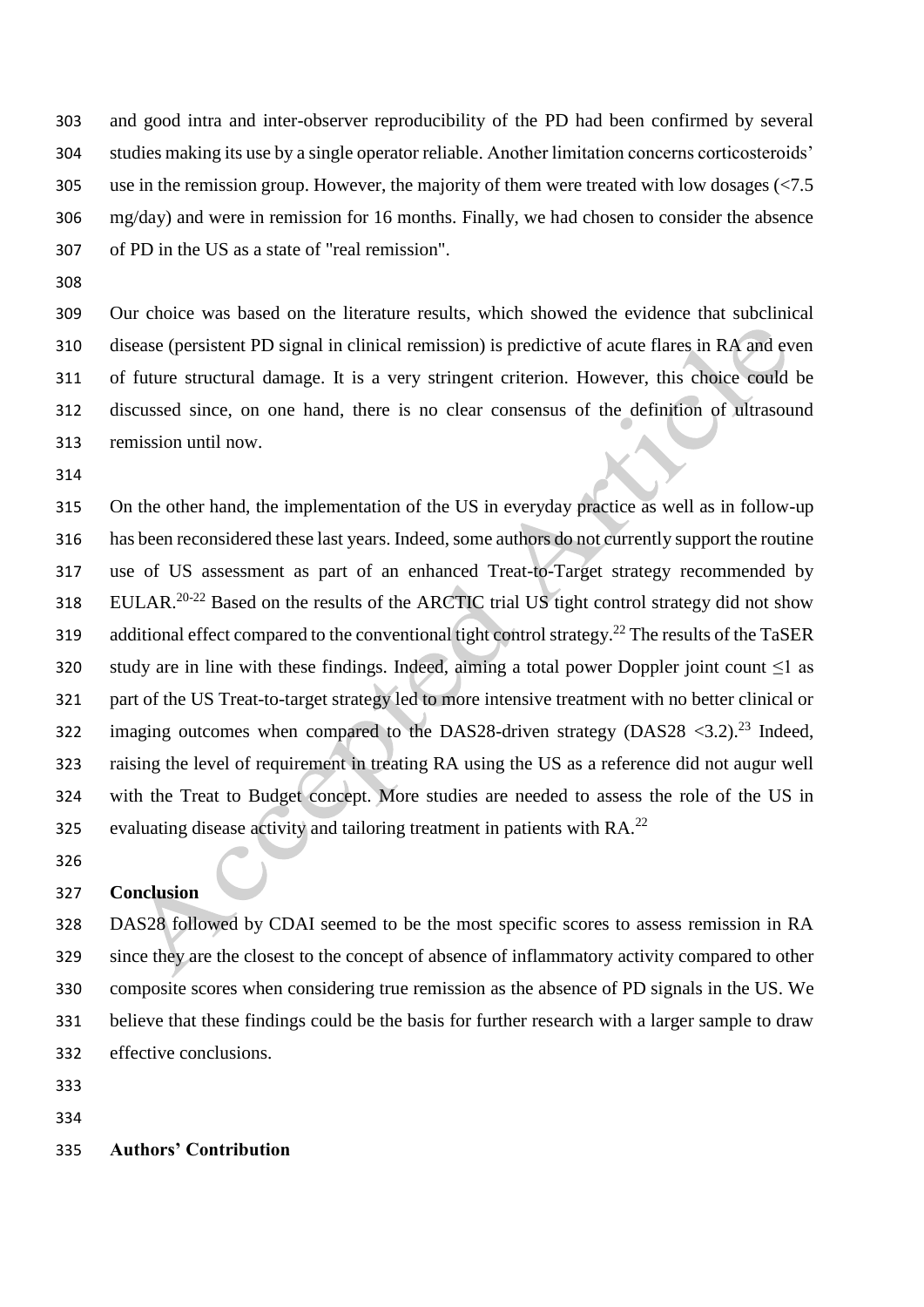| 336 | SM, YM, KO, SK, SC and LZ conceptualized and designed the study. SM and YM collected            |
|-----|-------------------------------------------------------------------------------------------------|
| 337 | the data. KA, AF, MS, LS, KO, SK, SC, KS, LZ and AL analyzed and interpreted the data.          |
| 338 | KS performed the statistical analysis. YM performed the literature review and drafted the       |
| 339 | manuscript. SM edited the manuscript. All authors approved the final version of the             |
| 340 | manuscript.                                                                                     |
| 341 |                                                                                                 |
| 342 | <b>Conflict of interest</b>                                                                     |
| 343 | All authors do not declare any conflicts of interest in this work.                              |
| 344 |                                                                                                 |
| 345 | <b>Funding</b>                                                                                  |
| 346 | This work received no funding.                                                                  |
| 347 |                                                                                                 |
| 348 | <b>References</b>                                                                               |
| 349 | [1] Sacristán JA, Díaz S, de la Torre I, Inciarte-Mundo J, Balsa A. Treat-To-Target and Treat-  |
| 350 | To-Budget in Rheumatoid Arthritis: Measuring the Value of Individual Therapeutic                |
| 351 | Interventions. Rheumatol Ther. 2019 Dec;6(4):473-477                                            |
| 352 | [2] Paulshus Sundlisæter N, Olsen IC, Aga AB, et al. Predictors of sustained remission in       |
| 353 | patients with early rheumatoid arthritis treated according to an aggressive treat-to-target     |
| 354 | protocol. Rheumatology (Oxford). 2018;57(11):2022-31.                                           |
| 355 | [3] Khanna D, Oh M, Furst DE et al. Evaluation of the preliminary definitions of minimal        |
| 356 | disease activity and remission in an early seropositive rheumatoid arthritis cohort. Arthritis  |
| 357 | Rheum 2007;57:440-7.                                                                            |
| 358 | [4] Smolen JS, Aletaha D) Activity assessments in rheumatoid arthritis. Curr Opin Rheumatol     |
| 359 | 2008;20:306-13.                                                                                 |
| 360 | [5] Wang X, Qian G, Duan H. Diagnostic Value of Musculoskeletal Ultrasound in Rheumatoid        |
| 361 | Finger Arthritis. J Coll Physicians Surg Pak. 2020;30(6):617-621.                               |
| 362 | [6] Boylan M. Should ultrasound be used routinely in the diagnosis of rheumatoid arthritis?. Ir |
| 363 | J Med Sci. 2020;189(2):735-748.                                                                 |
| 364 | [7] Van der Heijde DM, Van't Hof M, Van Riel PL, Van de Putte LB. Development of a disease      |
| 365 | activity score based on judgment in clinical practice by rheumatologists. J Rheumatol.          |
| 366 | 1993;20(3):579-81.                                                                              |
|     |                                                                                                 |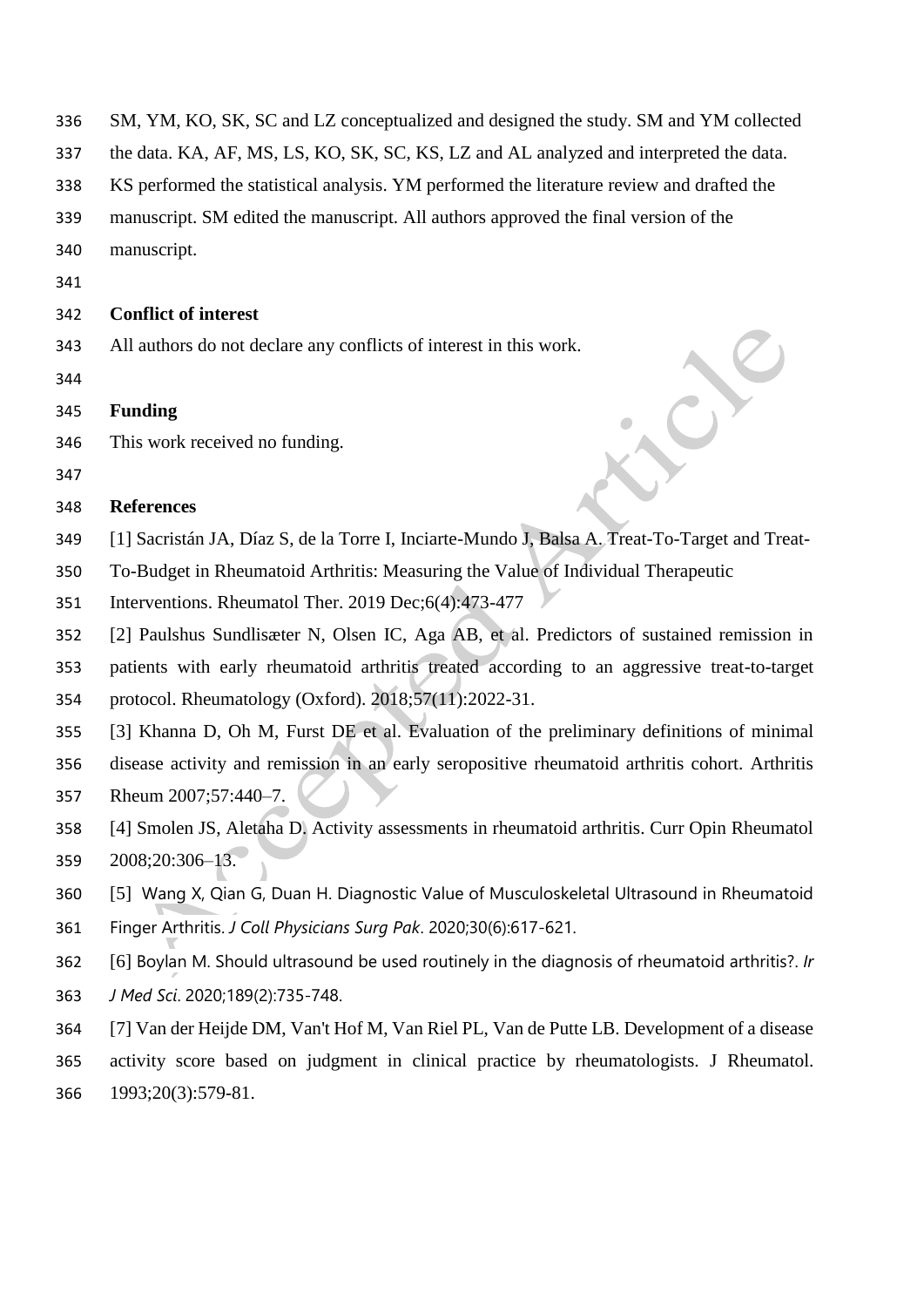- [8] Aletaha D, Smolen JS. The simplified disease activity index (SDAI) and clinical disease
- activity index (CDAI) to monitor patients in standard clinical care. Best Pract Res Clin Rheumatol. 2007;21(4):663-75.
- [9] Smolen JS, Breedveld FC, Schiff MH, Kalden JR, Emery P, Eberl G et al. A simplified
- disease activity index for rheumatoid arthritis for use in clinical practice. [Rheumatology](http://www.ncbi.nlm.nih.gov/pubmed/12595618/)
- [\(Oxford\).](http://www.ncbi.nlm.nih.gov/pubmed/12595618/) 2003;42(2):244-57.
- [10] Felson DT, Smolen JS, Wells G, Zhang B, Van Tuyl LH, Funovits J et al. American
- College of Rheumatology/European League against Rheumatism provisional definition of
- remission in rheumatoid arthritis for clinical trials. [Ann Rheum Dis.](http://www.ncbi.nlm.nih.gov/pubmed/21292833/) 2011;70(3):404-13.
- [11]Wakefield RJ, Balint PV, Szkudlarek M et al. Musculoskeletal ultrasound including definitions for ultrasonographic pathology. J Rheumatol 2005;32:2485–7.
- [12] Balsa A, de Miguel E, Castillo C, Peiteado D, Martin-Mola E. Superiority of SDAI over
- DAS-28 in assessment of remission in rheumatoid arthritis patients using power Doppler ultrasonography as a gold standard. Rheumatology (Oxford). 2010;49:683-90.
- [13] Smolen JS, Aletaha D. Activity assessments in rheumatoid arthritis. Curr Opin Rheumatol. 2008;20:306–13.
- [14] Hmamouchi I, Combe B, Fautrel B, Rincheval N, Lukas C. Prevalence and concordance
- of early and sustained remission assessed by various validated indices in the early arthritis
- "ESPOIR" cohort. [J Bone Spine.](http://www.ncbi.nlm.nih.gov/pubmed/?term=Prevalence+and+concordance+of+early+and+sustained+remission+assessed+by+variousvalidated+indices+in+the+early+arthritis+%E2%80%9CESPOIR%E2%80%9D) 2014;81(5):409-15.
- [15] Chandrshekara S, Priyanka B. Remission in rheumatoid arthritis by different criteria does
- not converge over the inflammatory markers. Int J Rheum Dis. 2013;16(3):291-6.
- [16] Ben Abdelghani K, Miladi S, Souabni L, et al. Role of ultrasound in assessing remission in rheumatoid arthritis. Diagn Interv Imaging. 2015;96(1):3‐10.
- [17] Vergara F, Ruta S, Rosa J, Marín J, García-Mónaco R, Soriano ER. The value of power Doppler ultrasound in patients with rheumatoid arthritis in clinical remission: Reclassifying disease activity?. Valor de la ecografía con Doppler de poder en pacientes con artritis reumatoide en remisión clínica: ¿reclasificación de la actividad de la enfermedad?. Reumatol
- Clin (Engl Ed). 2018;14(4):202-6.
- [18] Aletaha D, Funovits J, Breedveld FC, Sharp J, Segurado O, Smolen JS. Rheumatoid arthritis joint progression in sustained remission is determined by disease activity levels preceding the period of radiographic assessment. Arthritis Rheum. 2009;60:1242-9.
- [19] Peluso G, Michelutti A, Bosello S, Gremese E, Tolusso B, Ferraccioli G. Clinical and
- ultrasonographic remission determines different chances of relapse in early and long standing
- rheumatoid arthritis. Ann Rheum Dis. 2011;70(1):172‐175.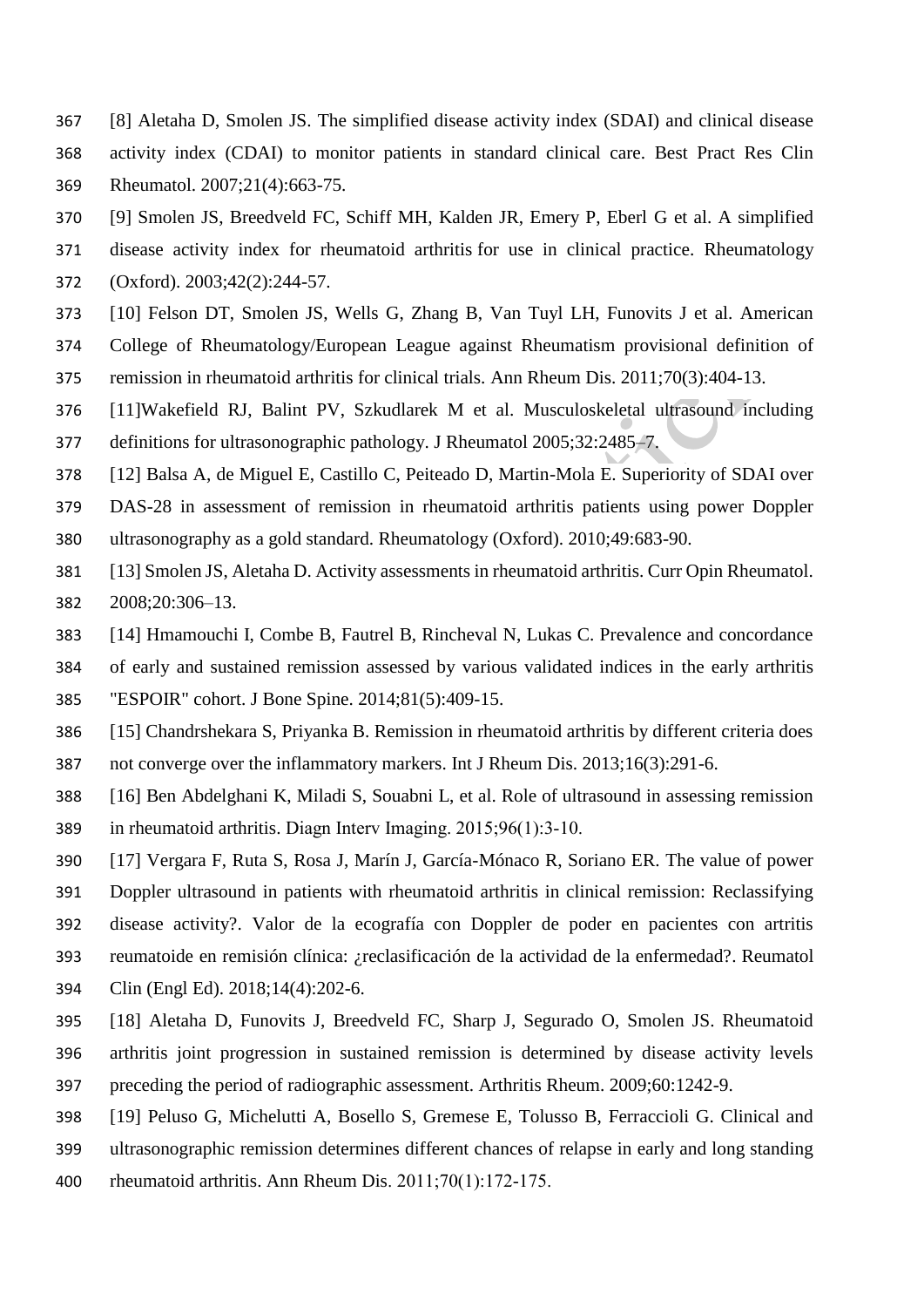- 401 [20] Nessrine A, Siham D, Meryem B, Samira EF, Taoufik H. Should the Ultrasound of Hands 402 be a Component of Rheumatoid Arthritis Remission Criteria?. Curr Rheumatol Rev. 403 2019;15(4):312-5.
- 404 [21] Simpson E, Hock E, Stevenson M, et al. What is the added value of ultrasound joint 405 examination for monitoring synovitis in rheumatoid arthritis and can it be used to guide 406 treatment decisions? A systematic review and cost-effectiveness analysis. Health Technol 407 Assess. 2018;22(20):1‐258.
- 408 [22]Smolen JS, Landewé RBM, Bijlsma JWJ, et al. EULAR recommendations for the 409 management of rheumatoid arthritis with synthetic and biological disease-modifying 410 antirheumatic drugs: 2019 update [published online ahead of print, 2020 Jan 22]. Ann Rheum 411 Dis. 2020;annrheumdis-2019-216655.
- 412 [23] Haavardsholm EA, Aga AB, Olsen IC, et al. Ultrasound in management of rheumatoid
- 413 arthritis: ARCTIC randomised controlled strategy trial. BMJ. 2016;354:i4205.

414 [24] Dale J, Stirling A, Zhang R, et al. Targeting ultrasound remission in early rheumatoid

415 arthritis: the results of the TaSER study, a randomised clinical trial. Ann Rheum Dis. 416 2016;75(6):1043‐1050.

417

| <b>Variable</b>                   | Patients (n=30)        | Control $(n=37)$        | $\mathbf{p}$ |  |
|-----------------------------------|------------------------|-------------------------|--------------|--|
| Age                               | $48 \pm 8,98$ [33-67]  | $52.4 \pm 10.3$ [30-70] | 0.38         |  |
| Sex ratio $(M/F)$                 | 0.20                   | 0.15                    | 0.5          |  |
| <b>Disease duration, years</b>    | $8 \pm 4.9$ [1-23]     | $10$ [0,5-38]           | 0.12         |  |
| Night awakenings(mean)            | $1 [0-1]$              | $1.23$ [0-4]            | 0.001        |  |
| <b>Morning stiffness(minutes)</b> | $2 [0-30]$             | 37.7 [0-240]            | 0.001        |  |
| Tender joint count (0-28)         | $0 [0-1]$              | $7$ [0-27]              | 0.001        |  |
| Swollen joint count $(0-28)$      | $0.3$ [0-9]            | $6$ [0-17]              | 0.001        |  |
| <b>VAS pain (0-100)</b>           | $6$ [0-10]             | 57 [10-100]             | 0.012        |  |
| <b>GPA (0-100)</b>                | $3 [0-5]$              | $5$ [20-100]            | 0.025        |  |
| $ESR$ (mm/H)                      | $16.7 \pm 10.4$ [2-40] | $46 \pm 25$ [15-110]    | 0.001        |  |
| $CRP$ (mg/l)                      | $3.1 \pm 3.7$ [0-19]   | $16.8 \pm 15$ [5-59]    | 0.005        |  |
| <b>DAS-28</b>                     | $2.03$ [1,1-2,6]       | $5.2$ [3,11-8,6]        | 0.001        |  |
| HAQ                               | $0.12$ [0-1]           | $1.7$ [0-2,62]          | 0.001        |  |

418 **Table 1:** Demographic and clinical characteristics of patients and control group

419 VAS : Visual Analogue Scale, GPA : Patient Global Assessment, CRP : C-Reactive Protein, RF ; Reumatoid Factor, ACPA : 420 Anti-Citrullinated Peptide Antibodies, DAS-28 : Disease Activity Score, HAQ : Health Assessment 420 Anti-Citrullinated Peptide Antibodies, DAS-28 : Disease Activity Score, HAQ :Health Assessment Questionnaire

422 **Table 2:** Comparison of ultrasound grades between the study and the control group

|           |                              | <b>Study group</b><br>$(n=660)$ | <b>Control group</b><br>$(n=814)$ | p     |
|-----------|------------------------------|---------------------------------|-----------------------------------|-------|
| <b>GS</b> | Grade $0$ n, $\frac{\%}{\%}$ | 571 (86)                        | 460(56)                           | 0.001 |
|           | Grade 1 $n,(%)$              | (8)                             | 146 (18)                          | 0.001 |

<sup>421</sup>